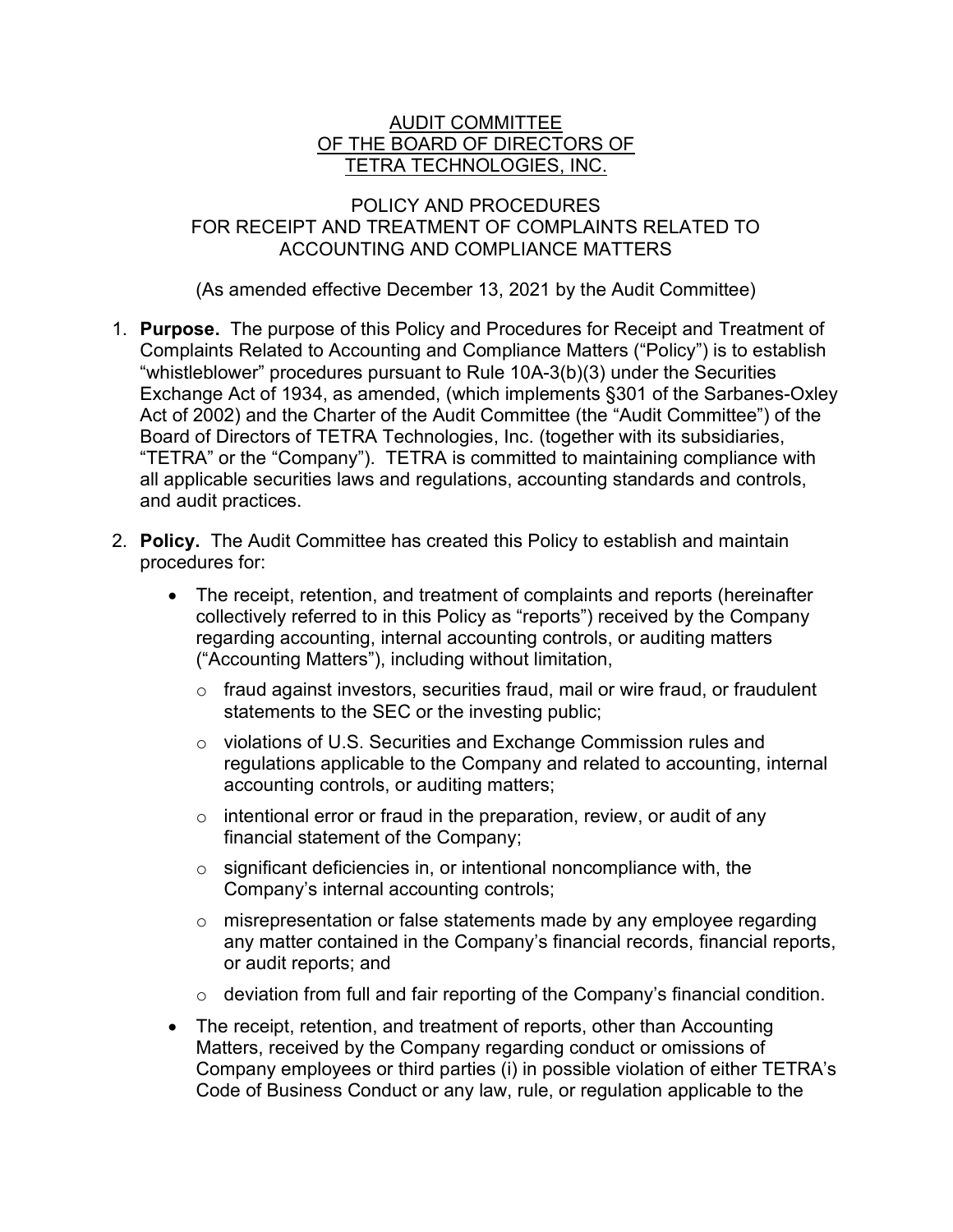Company or (ii) that may cause significant damage or prejudice to the Company, including to its public image ("Compliance Matters"); and

• The confidential, anonymous submission by employees of concerns regarding questionable Accounting Matters and Compliance Matters.

It is the policy of the Company to handle all Accounting Matters and Compliance Matters received by it in a serious and expeditious manner. The Audit Committee will review this Policy as often as necessary and make modifications as appropriate.

3. Communication of Reporting Procedures. The Company will distribute to all employees an explanation of its reporting procedures, generally in the form of Exhibit A attached hereto (the "Reporting Procedures"), so that all employees will be informed of the multiple ways in which they can report concerns regarding the Company's Accounting Matters and Compliance Matters. The Reporting Procedures have been made accessible to all employees and are being implemented with ongoing assistance from an independent, third-party provider.

The Company will post this Policy together with the Reporting Procedures on the Company's public web site and the employee intranet site ("iConnect"). In addition, the Company will post information relating to the availability and operation of its Hotline at each of its facilities.

### 4. Reporting of Concerns.

- A. Employees of the Company may report any Accounting Matter or Compliance Matter relating to the Company pursuant to one of the following methods:
	- Problem Solving Procedure. Employees with concerns regarding Accounting Matters or Compliance Matters are encouraged to timely share their questions, concerns, or suggestions with the Company so that they can be properly and timely investigated and addressed by qualified personnel. In many cases, an employee's direct supervisor will be in the best position to initially discuss an employee's concern. However, if an employee is not comfortable discussing a concern with his or her direct supervisor or is not satisfied with the supervisor's response to a concern that has been raised by the employee, the employee should communicate the concern to the Company's (i) General Counsel; (ii) Chief Compliance Officer ("CCO"), to the extent that the CCO's duties have been specifically designated to a senior executive other than the General Counsel, or (iii) an attorney in TETRA's Legal Department or, in the case of an employee relations or other HRrelated matter, to his or her assigned HR representative. Employees are encouraged to utilize the foregoing reporting procedures, but if an employee does not feel comfortable using these procedures for any reason, the employee may utilize one or more of the following other reporting methods that have been established by the Company.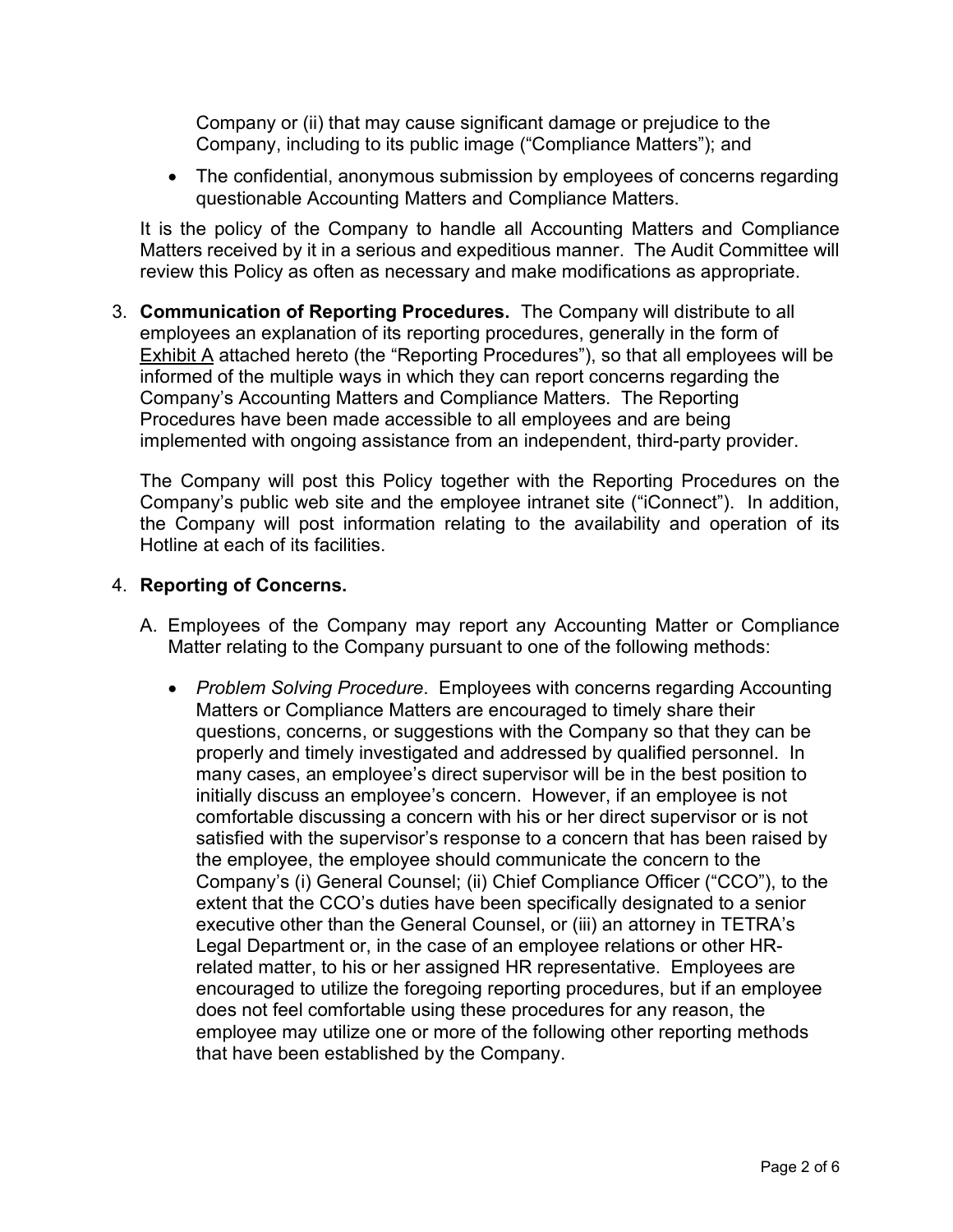- By Email. Employees may make a report (anonymously, if desired, using a non-Company email address) by sending an email to:
	- o compliance@tetratec.com
- By Mail. Employees may send an explanation of a concern or a written report (anonymously or otherwise) in an envelope marked "confidential" to the following mailing address:
	- o TETRA Technologies, Inc. Attn: Chief Compliance Officer 24955 Interstate 45 North The Woodlands, TX 77380-3055 USA
- TETRA Hotline. The Company maintains a Hotline service through an independent, third-party provider. Employees may make a report, including reports concerning any Accounting Matters and Compliance Matters, via the internet on the following website or by calling one of the following telephone numbers:
	- o Report online: Reportlineweb.com/tetratec
	- o From within the United States or Canada: 1-800-839-0258 (toll free)
	- o From all other countries: 770-582-5261 (collect, using an international operator)

These telephone numbers are available 24 hours a day, 7 days a week. When making a report online or by calling one of these telephone numbers, the employee may identify himself or herself or remain anonymous if such reporting method is permitted under local law.

- B. The Company will make reasonable efforts to not disclose the identity of any reporting employee who wishes to remain anonymous. The Company will also make reasonable efforts to protect the confidentiality of all information that is related to a report submitted by an employee consistent with the Company's need to conduct a fair and effective review or investigation of the concern.
- C. Under any of these reporting procedures, it is important that sufficient information be submitted by a reporting employee to allow the initiation of a fair and effective review or investigation by the Company including names, dates, places, and events that took place and any other relevant information related to the reported concern.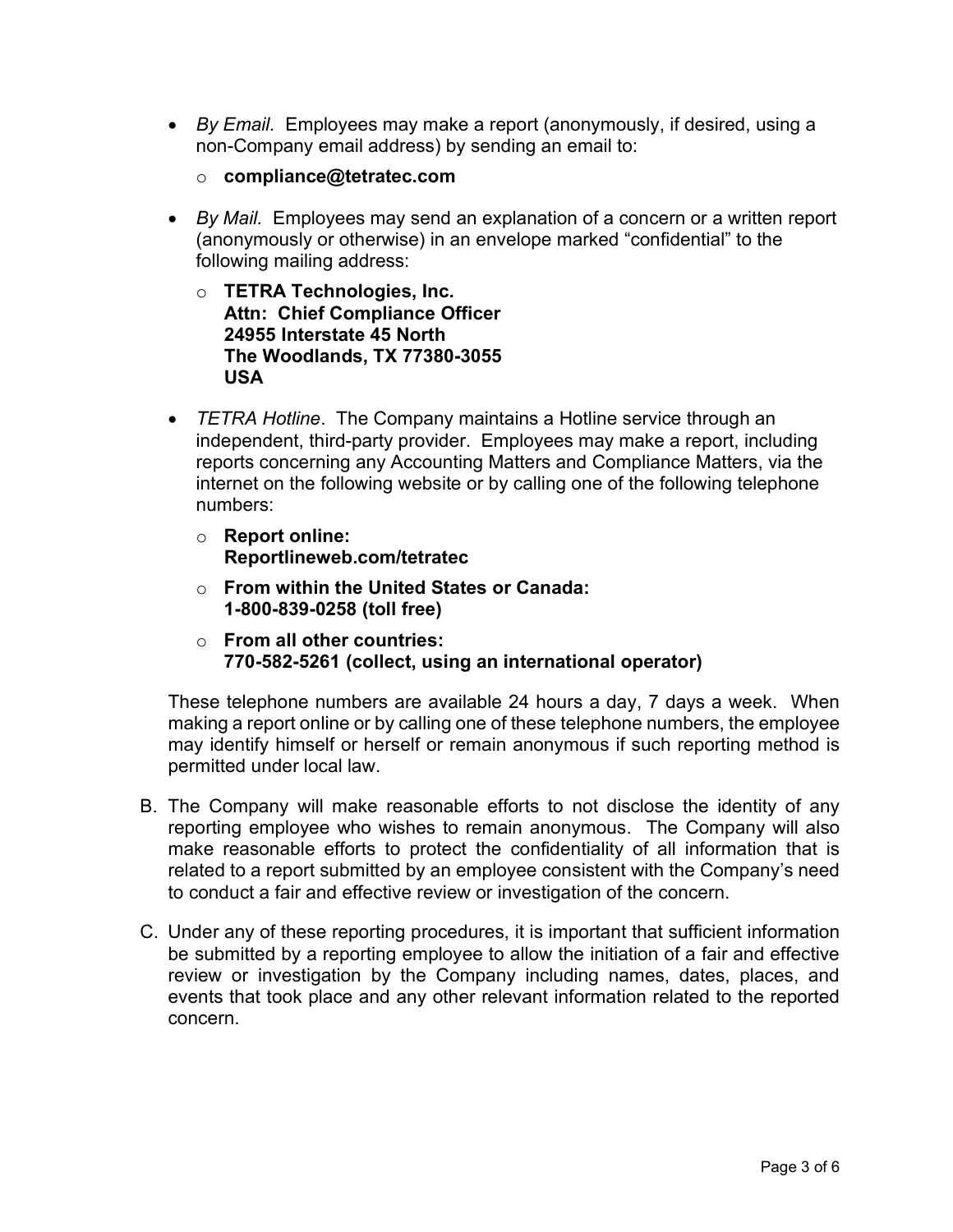- D. Outside parties, including shareholders, who wish to make any reports to the Company relating to Accounting Matters or Compliance Matters should contact the Chief Compliance Officer pursuant to the information shown below:
	- o TETRA Technologies, Inc. Attn: Chief Compliance Officer 24955 Interstate 45 North The Woodlands, TX 77380-3055 USA
- E. Sufficient information should be provided by any outside parties to allow for the initiation and completion of a fair and effective review or of investigation by the Company. The Company is not obligated to keep any reports relating to any Accounting Matter or Compliance Matter that it receives from an outside party confidential or to maintain the anonymity of any outside party making a report to the Company.

# 5. Treatment of Concerns; Investigations.

- A. The Company's Hotline service provider is required to promptly share any report it receives with the Chairman of the Audit Committee (the "Chairman") and the Company's (i) General Counsel, (ii) CCO (to the extent that the CCO's duties have been specifically designated to a senior executive other than the General Counsel), and (iii) Vice President – Human Resources except for reports involving any of these individuals, which will be directed only to the other individuals. If such report involves an Accounting Matter, the Hotline service provider shall also provide such information to the Internal Audit Director.
- B. Any Company supervisor or manager who receives directly a report involving a Compliance Matter in a manner other than through the Hotline—such as through the Problem Solving Procedure described above—shall promptly forward such report and information to the Company's (i) CCO and (ii) Vice President – Human Resources (unless such report involves that person). The supervisor or manager shall do so in a confidential manner and must take appropriate measures to protect the identity of the person who has made the report. Additionally, the identity of any persons named in the report (or who are involved in the activities covered by the report) should also be kept confidential consistent with the Company's need to conduct a fair and effective investigation.
- C. Any Company supervisor or manager who receives directly a report involving an Accounting Matter in a manner other than through the Hotline—such as through the Problem Solving Procedure outlined above—shall promptly forward such report and information to the Company's (i) the CCO and (ii) Internal Audit Director (unless such report involves that person). Appropriate measures should be taken to protect the identity of the person who made the report as well as the identity of any individuals named in the report or who are involved in the matters covered by the report.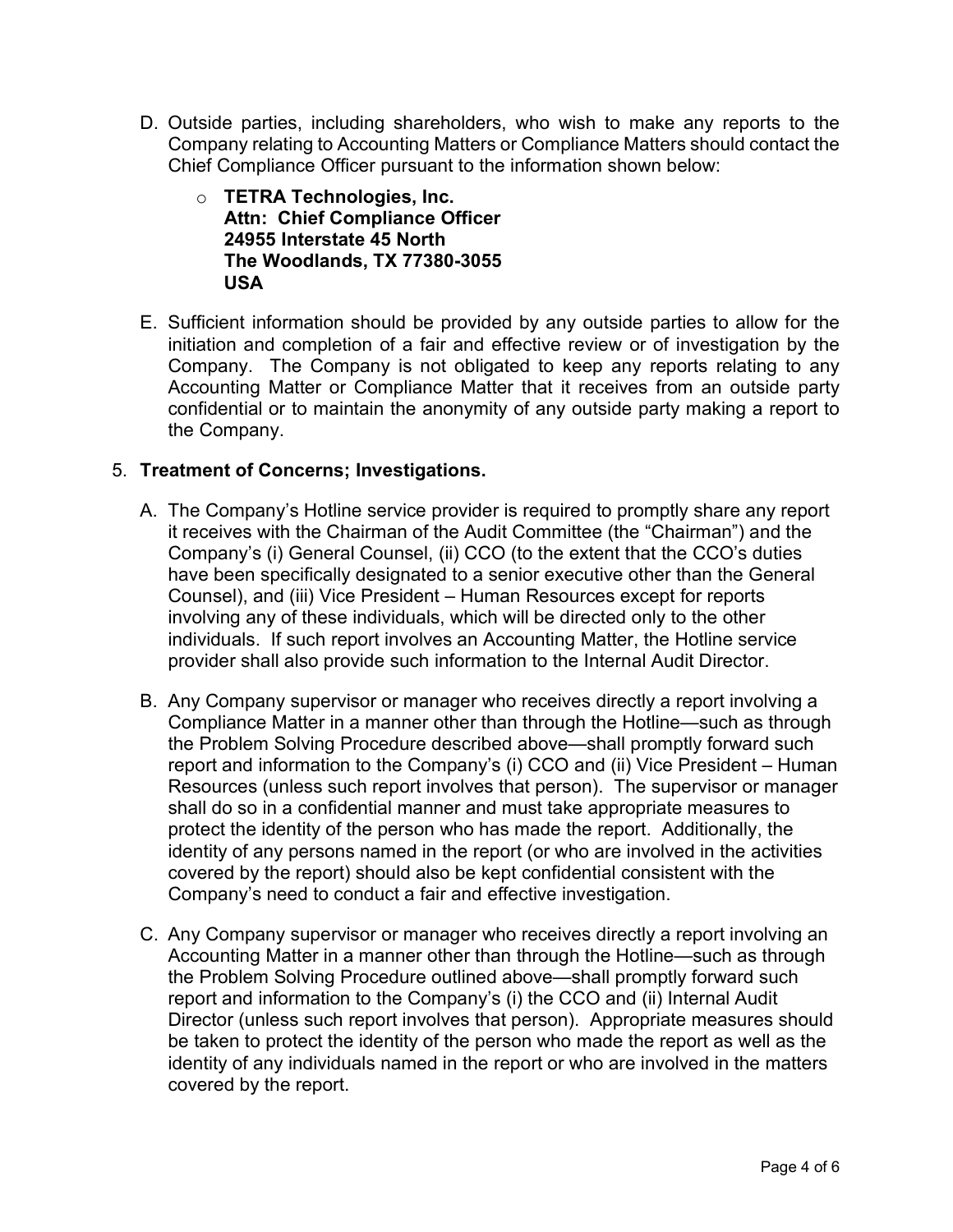- D. If the CCO receives a report regarding any Accounting Matter or Compliance Matter in a manner other than through the Hotline—such as through the Problem Solving Procedure described above— that the CCO deems material or significant, the CCO will promptly forward such report to (i) the Chairman (to the extent the report was not already provided directly to the Chairman) (ii) the Company's Chief Executive Officer ("CEO"), and (iii) the General Counsel (to the extent that the General Counsel is not also performing the duties of the CCO) (unless such report involves that person). A recommendation should be made by the CCO on how any inquiry or investigation involving such report should be conducted.
- E. With regard to any reports received by the CCO, the CCO is the Company officer authorized to assign any employee, outside counsel, advisor, expert, or thirdparty service provider to assist with any investigation of a report after conducting a preliminary assessment of the report.
- F. The General Counsel, CCO, an attorney in TETRA's Legal Department, or the Audit Committee may direct that any individual assigned to investigate an Accounting Matter or Compliance Matter involving the Company (i) work at the direction of, or in conjunction with, TETRA's Legal Department or other designated legal counsel and/or (ii) report his or her findings or recommendations in a confidential manner directly to TETRA's Legal Department.
- G. The Chairman will report all significant and material Accounting Matters and Compliance Matters that he or she receives to the Audit Committee at its next regularly scheduled meeting, or sooner if the Chairman deems appropriate. The Audit Committee shall have the ultimate authority over the treatment and resolution of any significant or material Accounting Matters or Compliance Matters and shall have the authority to engage and obtain assistance and advice from inside or outside legal counsel or other advisors relating to any investigations or for any other purposes related to this Policy. This authority includes the right to allocate funds for the investigation of a Matter. It is anticipated that the Chairman will normally consult with the Company's CEO, Chief Financial Officer ("CFO"), General Counsel, CCO, and the Director of Internal Audit as appropriate regarding how each significant and material Accounting Matter or Compliance Matter will be addressed or investigated. If any of the aforementioned officers were involved in any of the activities under a particular investigation, the Chairman will not consult with them. Any action or determination required or allowed to be taken by the Chairman under this Policy may be taken by any other member of the Audit Committee designated by the Chairman. The Audit Committee will always have access to the full record of all of the Company's reports and may refer any investigation of a Company report to outside parties at any time. The Audit Committee has the ultimate authority to determine the appropriate corrective action, if any, in response to any of the Company's Accounting Matters or significant or material Compliance Matters. It is anticipated that in most instances any determination of remedial actions related to an investigation will be made by the Audit Committee after consultation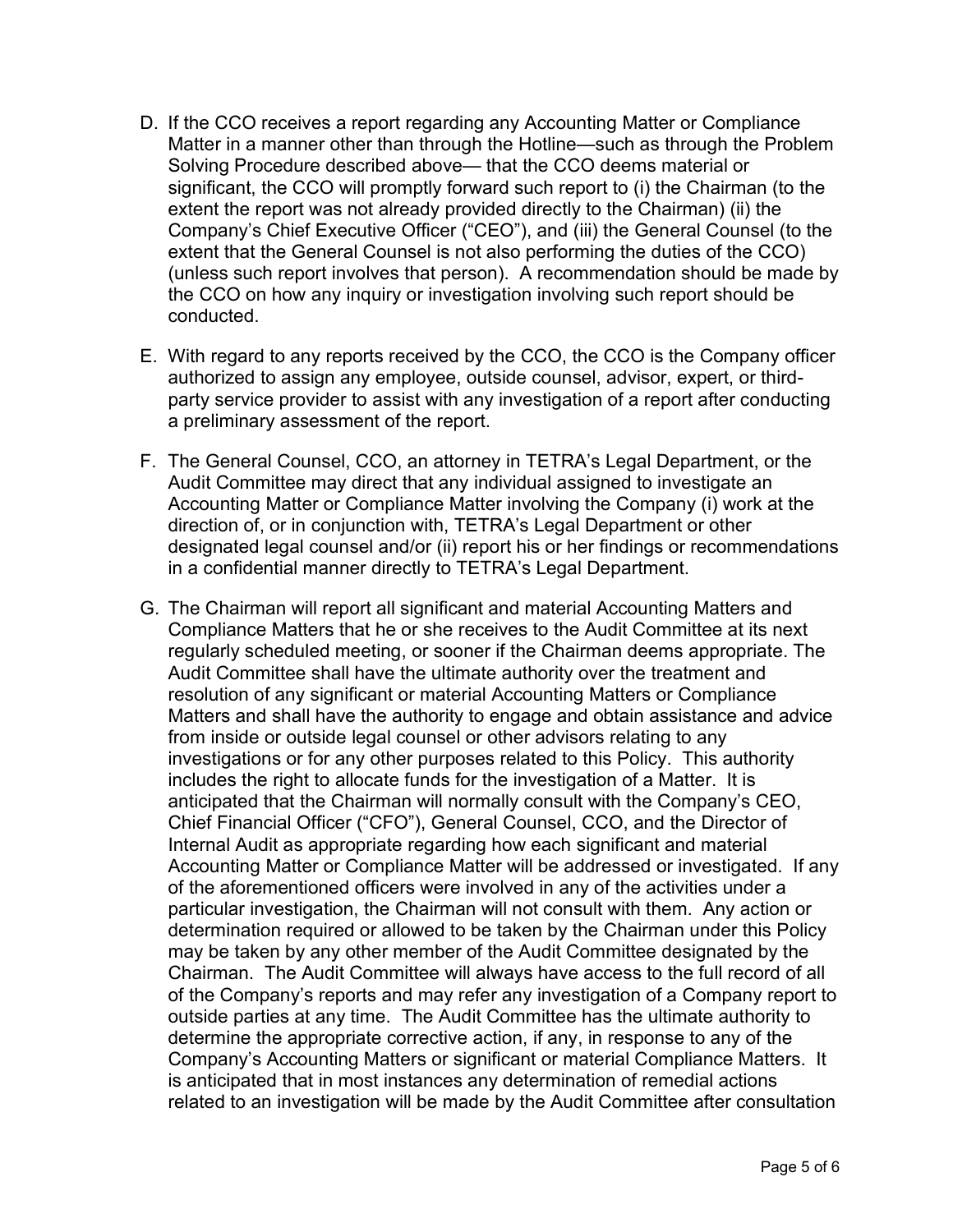with members of the Company's senior management team, such as the CEO, General Counsel, and CFO.

- H. The Chairman, CEO, General Counsel, CCO, Internal Audit Director, and Vice President – Human Resources will receive a monthly summary of all the reports received through the Hotline, including, but not limited to, reports involving any Accounting Matters or Compliance Matters.
- I. At least once every quarter and more frequently as deemed necessary, the General Counsel, CCO, and/or Internal Audit Director will report to the Audit Committee on every current Accounting Matter and every current significant or material Compliance Matter. This report to the Audit Committee will include the status of all investigations, a description of each of the matters under investigation, any findings or conclusions reached by the investigators with respect to each investigation, and a description of any recommended remedial action(s) pertaining to each investigation.
- J. At any time, with regard to any Accounting Matter or Compliance Matter, the General Counsel may, following a discussion with the Chairman, specify a different procedure for investigating any Accounting Matter or Compliance Matter, such as when the Accounting Matter or Compliance Matter is related to pending litigation.
- 6. No Retaliation. The Company is committed to providing a workplace conducive to an open discussion of its business practices. It is the Company's policy to comply with all applicable federal, state, and local laws that protect employees against unlawful threats, discrimination, retaliation or discharge by their employer as a result of their lawfully reporting, in good faith, information relating to any Accounting Matter or Compliance Matter or participating at the Company's request in any investigation relating to a Matter. Any unlawful threats, discrimination or retaliation against an employee, or the discharge of any employee (by the Company or by any officer, employee, or agent of the Company) for making a report in good faith is strictly prohibited. If any employee believes he or she has been subject to any such action that violates this Policy, he or she should promptly contact the Corporate HR Department, the CCO, or General Counsel or report such violation in accordance with the procedures included in this Policy.

# 7. Records.

A. All documents and records associated with any report regarding an Accounting Matter or a Compliance Matter and any investigation of a Matter will be treated by the Company as strictly confidential. Access to any reports or related investigations will be restricted to members of the Audit Committee and those employees and legal counsel who have been directly or indirectly involved in investigating the Matter. Access to reports and records involving the investigations of any Accounting Matters or Compliance Matters may be granted to other parties at the discretion of the CCO and the Chairman.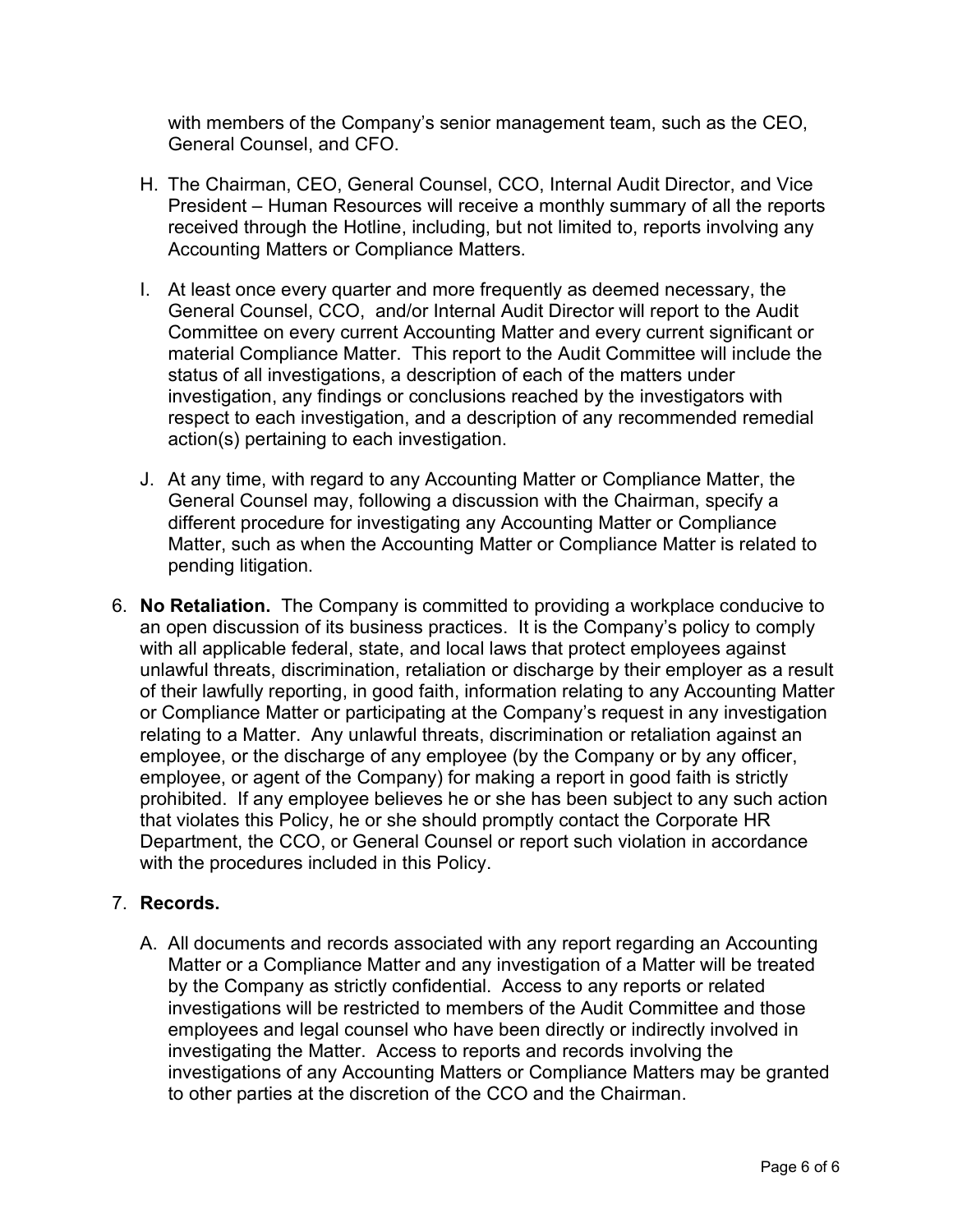- B. Reports regarding the investigation of any Accounting Matters or Compliance Matters and any related investigations will generally not be disclosed to the public except as required by law or regulations or by any Company policy in place at the time.
- C. All documents and records associated with any Company investigation including any final report(s) regarding any Accounting Matter or Compliance Matter shall be retained by the Company for at least seven years from the date of the issuance of any final investigation report, after which the information may be destroyed consistent with the Company's records retention policy, all applicable laws, and any judicial obligations.
- D. Without prejudice to any other Company data protection notice, clause, or policy, all recipients of this Policy are informed that the implementation of this Policy may involve the collection of some of their personal data. Any personal data collected or processed pursuant to this Policy will be used for the exclusive purposes of this Policy. Anyone filing a report with respect to this Policy consents to the collection and processing of their personal data for purposes of enabling the Company to implement this Policy.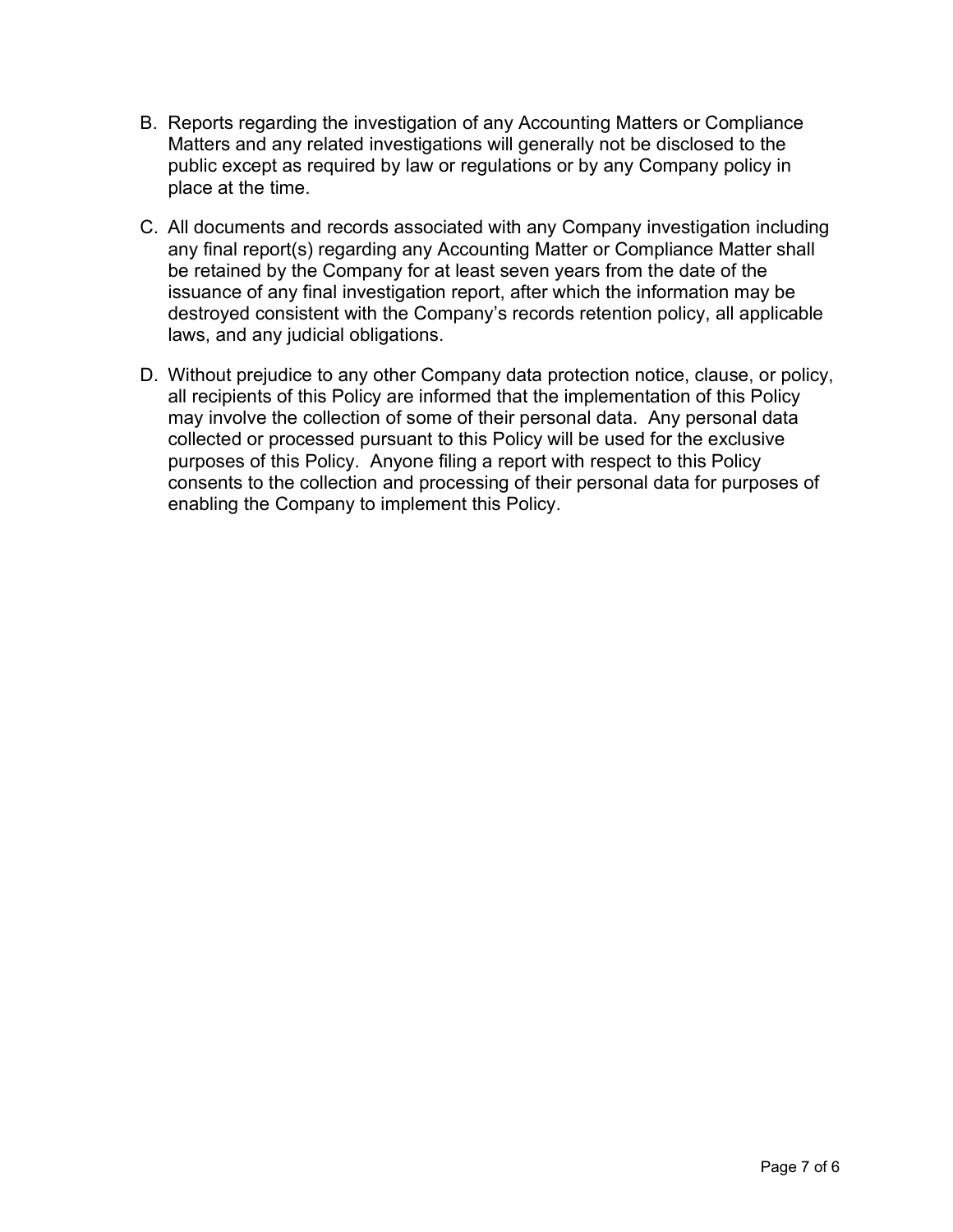## Procedures for Submitting Complaints or Concerns about Accounting and Compliance Matters

(As amended effective December 13, 2021 by the Audit Committee)

The Audit Committee of the Board of Directors of TETRA Technologies, Inc. (together with its subsidiaries, the "Company") has established procedures for:

- The receipt, retention, and treatment of complaints and reports (hereinafter collectively referred to as "reports") received by the Company regarding accounting, internal accounting controls, or auditing matters ("Accounting Matters"), including without limitation,
	- o fraud against investors, securities fraud, mail or wire fraud, or fraudulent statements to the SEC or the investing public;
	- o violations of U.S. Securities and Exchange Commission rules and regulations applicable to the Company and related to accounting, internal accounting controls, or auditing matters;
	- $\circ$  intentional error or fraud in the preparation, review, or audit of any financial statement of the Company;
	- $\circ$  significant deficiencies in or intentional noncompliance with the Company's internal accounting controls;
	- $\circ$  misrepresentation or false statements made by any employee regarding any matter contained in the Company's financial records, financial reports, or audit reports; and
	- $\circ$  deviation from full and fair reporting of the Company's financial condition.
- The receipt, retention, and treatment of reports, other than Accounting Matters, received by the Company regarding conduct or omissions of Company employees or third parties (i) in possible violation of either TETRA's Code of Business Conduct or any law, rule, or regulation applicable to the Company or (ii) that may cause significant damage or prejudice to the Company, including to its public image ("Compliance Matters"); and
- The confidential, anonymous submission by employees of concerns regarding questionable Accounting Matters and Compliance Matters.

These procedures relate to employee complaints relating to any questionable Accounting Matters or Compliance Matters. If you have any good faith complaints or concerns about these matters, we encourage you take advantage of these procedures.

Employees may submit complaints or concerns in any one of the following methods:

• Problem Solving Procedure. Employees with concerns regarding Accounting Matters or Compliance Matters are encouraged to timely share their questions, concerns, or suggestions with the Company so that they can all be properly and timely investigated and addressed by qualified personnel. In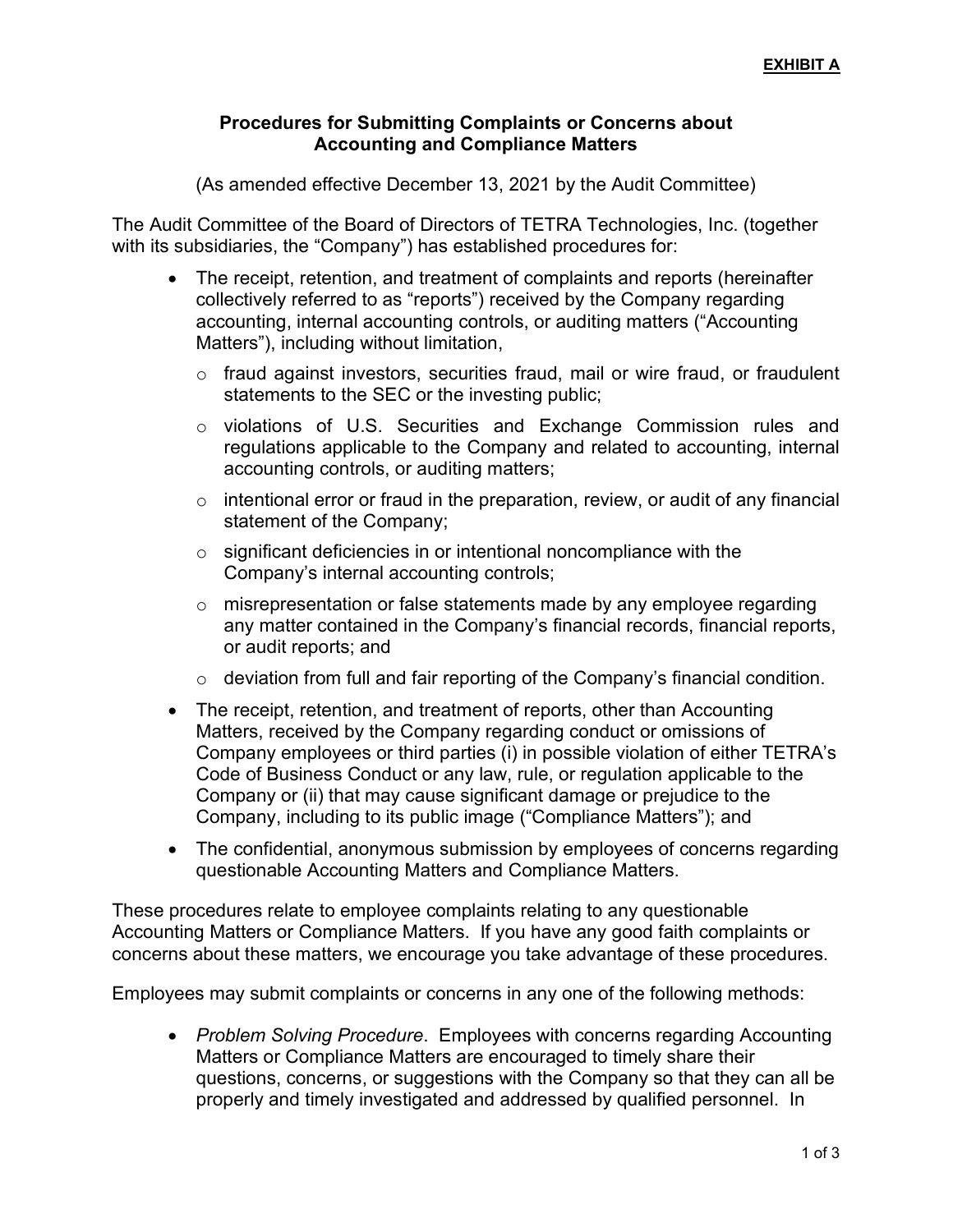many cases, an employee's direct supervisor will be in the best position to initially discuss an employee's concern. However, if an employee is not comfortable discussing a concern with his or her direct supervisor, or is not satisfied with the supervisor's response to a concern that has been raised by the employee, the employee should communicate the concern to the Company's (i) General Counsel; (ii) Chief Compliance Officer ("CCO"), to the extent that the CCO's duties have been specifically designated to a senior executive other than the General Counsel, (iii) or an attorney in TETRA's Legal Department or, in the case of an employee relations or other HRrelated matter, his or her assigned HR representative. Employees are encouraged to utilize the foregoing reporting procedures, but if, for any reason, an employee does not feel comfortable using these procedures, the employee may utilize one or more of the following other reporting methods that have been established by the Company.

- By Email. Employees may make a report (anonymously, if desired, using a non-company email address) by sending an email to:
	- o compliance@tetratec.com
- By Mail. Employees may send an explanation of a concern or a written report (anonymously or otherwise) in an envelope marked "confidential" to the following mailing address:
	- o TETRA Technologies, Inc. Attn: Chief Compliance Officer 24955 Interstate 45 North The Woodlands, TX 77380-3055 USA
- TETRA Hotline. The Company maintains a Hotline service through an independent, third-party provider. Employees may make a report, including reports of any Accounting Matters and Compliance Matters, via the internet on the following website or by calling one of the following telephone numbers:
	- o Report online: Reportlineweb.com/tetratec
	- o From within the United States or Canada: 1-800-839-0258 (toll free)
	- $\circ$  From all other countries: 770-582-5261 (collect, using an international operator)

These telephone numbers are available 24 hours a day, 7 days a week. When making a report online or by calling one of these telephone numbers, the employee may identify himself or herself or remain anonymous if such reporting method is permitted under local law.